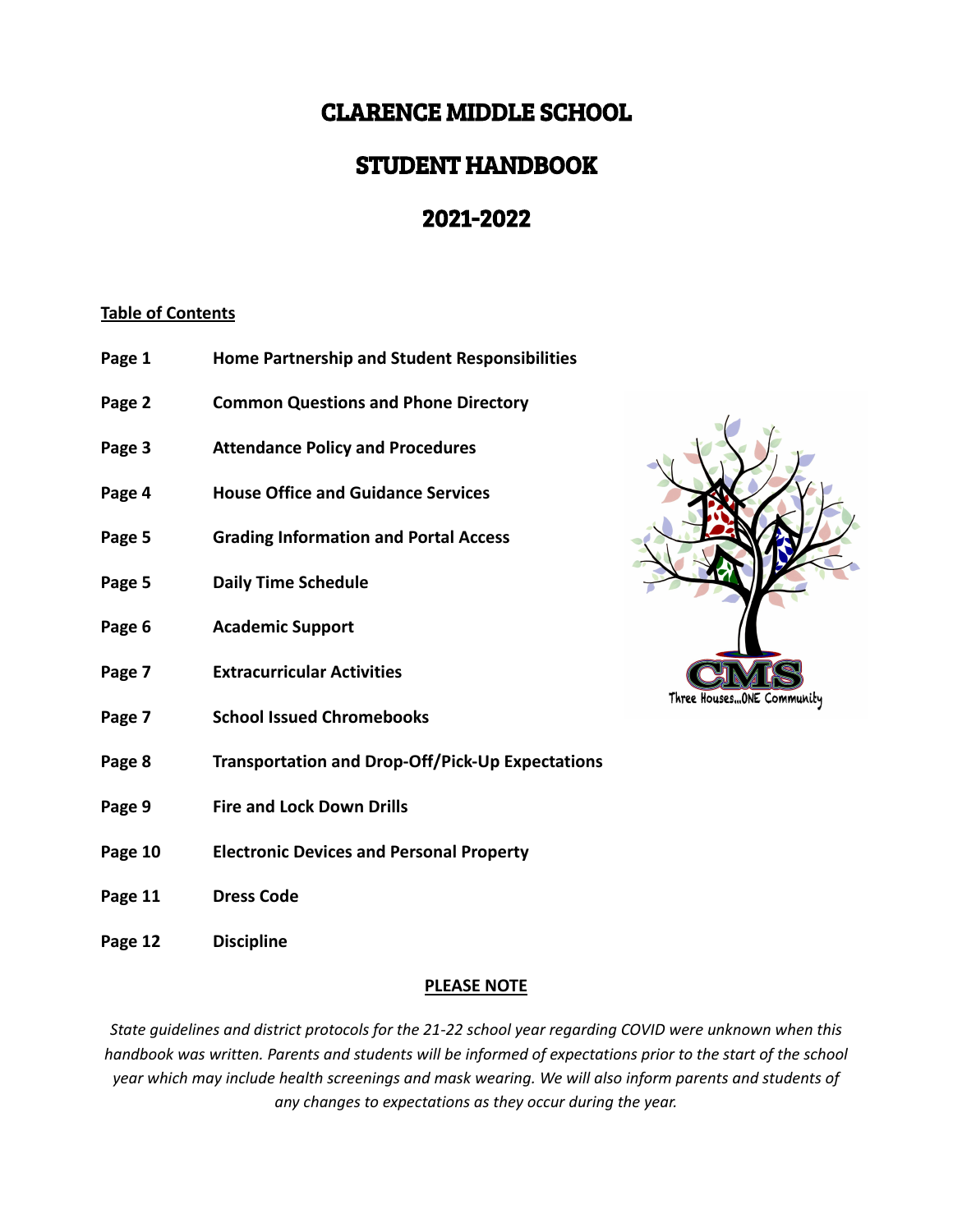# **Home Partnership and Student Responsibilities**

## **For Parents/Guardians**

The education of children is the purpose of schools. It includes academic achievement, social, mental and emotional maturity, and physical fitness. If schools are to accomplish their purpose, cooperation between the school and home is necessary.

Parents may help by:

- Regularly checking Parent Portal for your student's current grades and attendance. The district calendar contains specific dates when each marking period ends. Report cards are posted about one week after the marking period ends. Progress Reports will be available on Parent Portal at the mid-marking point for each quarter.
- Contacting teachers with questions or concerns.
- Arranging a meeting with a teacher, guidance counselor, or administrator if a problem arises.
- Attending school functions.
- Being familiar with the information in this handbook, especially attendance, grading, and phone directory information.

The school will, to the best of its ability:

- Provide for individual differences of students.
- Emphasize quality rather than quantity of work.
- Generate electronic report cards every 10 weeks for students/parents to review on Parent Portal.
- Require behavior that is in the best interest of the student and entire student body.

# **For Students**

The Clarence Middle School program offers many experiences for you to prepare for the years ahead. Now is the time to develop attitudes of good citizenship, sportsmanship, study habits, and work habits so that you will be able to make the most of the opportunities in your future. We are here to support you and encourage you to seek out help when you need it. Please read this handbook carefully. You are expected to know its contents and are responsible for this information.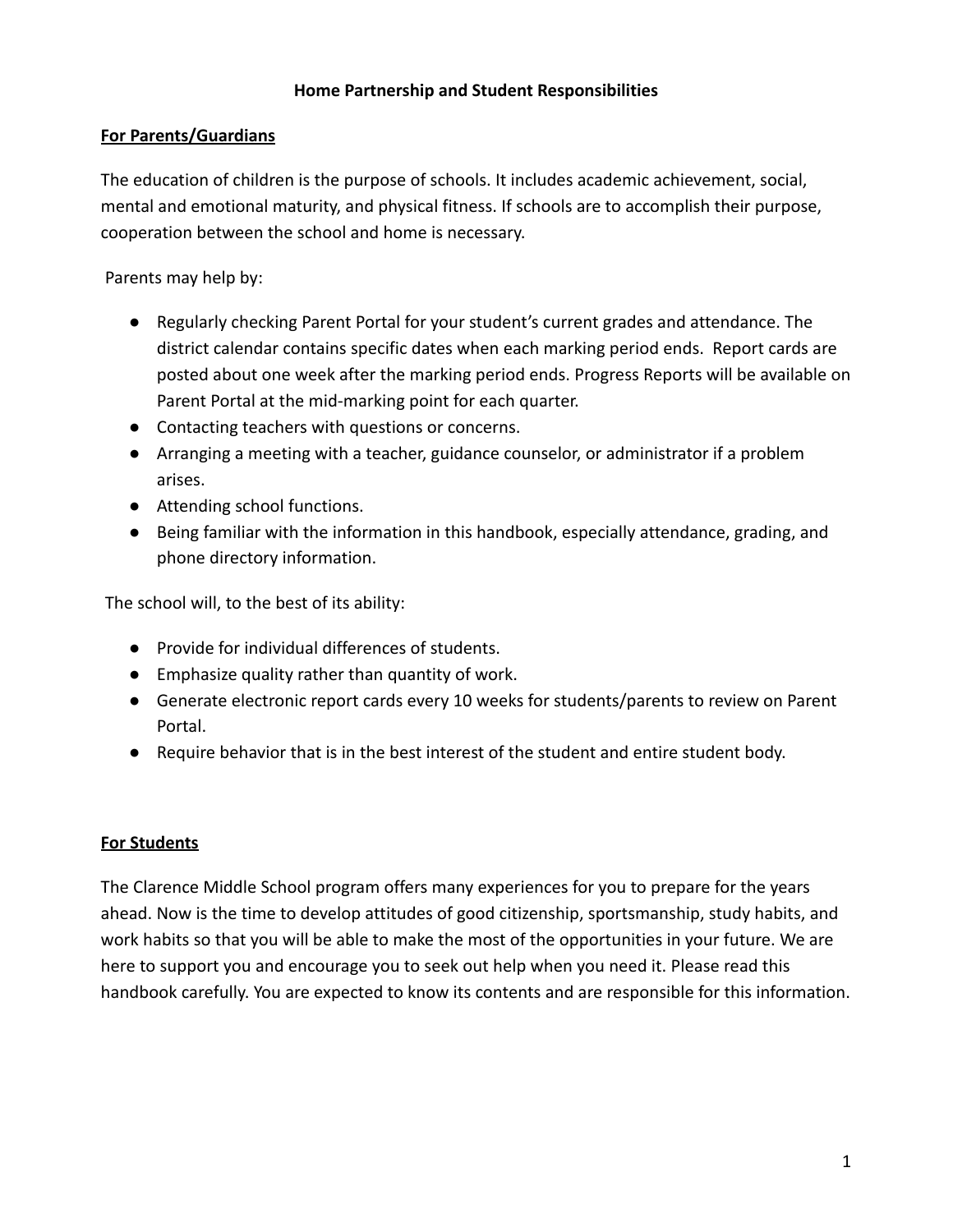#### **Common Questions and Phone Directory**

| <b>Common Reasons for Contacting School:</b>                                                                                                             | <b>Contact this Office:</b>             | Phone #:         |
|----------------------------------------------------------------------------------------------------------------------------------------------------------|-----------------------------------------|------------------|
| Calling in Sick<br>Late to School<br>Early Pick-Up from School<br>Dropping Off Items                                                                     | Attendance Office                       | 407-9209         |
| <b>Scheduling Questions</b><br><b>Student Concerns</b><br><b>Questions for Teachers</b><br><b>Parent Portal Issues</b><br><b>Questions for Principal</b> | Your Student's Grade Level House Office | <b>See Below</b> |
| <b>Bus Information &amp; Schedule</b><br>Any Bus Concerns                                                                                                | <b>Transportation Department</b>        | 407-9500         |
| Sports Related Questions and Issues<br><b>Sports Physicals</b>                                                                                           | Athletics Office                        | 407-9043         |
| Doctor's excuses for PE Class<br>Medications while at school<br>Physicals & Immunizations                                                                | Nurse's Office                          | 407-9223         |

CMS is based on a house system. Each grade level is grouped into a house area wherein the academic classes take place. Students can go to his/her respective house for help or to call home. Each house has its *own administrator and guidance counselor.*

| <b>HOUSE OFFICE PHONE DIRECTORY:</b> |          |                                                                                            |  |  |  |  |
|--------------------------------------|----------|--------------------------------------------------------------------------------------------|--|--|--|--|
| 6th Grade House                      | 407-9210 | Ms. Chelus, Asst. Principal<br>Mrs. Tudor, Guidance Counselor<br>Mrs. Hales, Secretary     |  |  |  |  |
| 7th Grade House                      | 407-9214 | Mr. Strzelec, Asst. Principal<br>Mrs. Elvin, Guidance Counselor<br>Mrs. O'Brien, Secretary |  |  |  |  |
| 8th Grade House                      | 407-9205 | Mrs. Dreibelbis, Principal<br>Mr. Fox, Guidance Counselor<br>Mrs. Englert, Secretary       |  |  |  |  |
| Main Business Office                 | 407-9206 | Mrs. Derkovitz, Secretary                                                                  |  |  |  |  |

HELPFUL TIP FOR ALL PARENTS AND GUARDIANS: We suggest to all parents & guardians to store these important numbers, especially the Attendance Office and your House Office, in your cell phones. These will be your most used **and needed phone numbers during your child's middle school years.**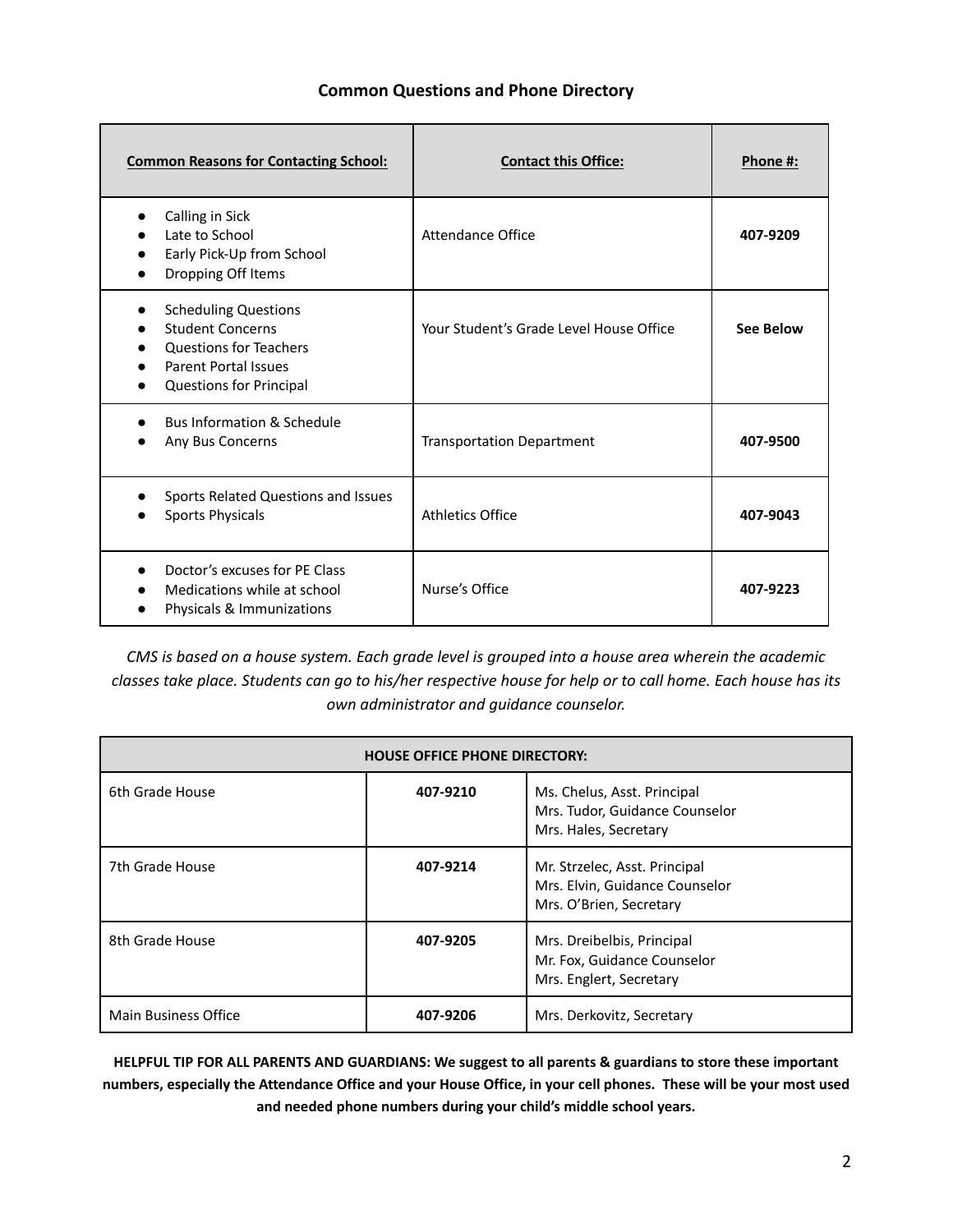## **Attendance Policy**

The Clarence Central School District has determined that absences, tardiness and early dismissals will be considered excused or unexcused according to the following standards:

- *EXCUSED*: An absence, tardy or early dismissal may be excused due to personal illness, death in the family, impassable roads, religious observance, quarantine, required court or legal obligation, appointment at a health clinic or suspension.
- *UNEXCUSED*: Absences not mentioned above include, but are not limited to, vacation, shopping, babysitting, oversleeping, cold weather or missing the bus. Any reason not listed as excused shall be deemed unexcused unless the Building Principal determines otherwise.

## **Reporting Absences**

- 1. If your child is going to be absent, call the Attendance Office at 407-9209 before 8:45 am each day your student is absent. Please leave your child's first and last name and the reason for his/her absence on the voicemail.
- 2. Students are required to submit a written excuse to the Attendance Office upon your return.

#### **Physical Education Excuses**

There will be no excuses from PE class except by written permission from your parent/guardian. Excuses from parents/guardians are for up to two classes. A doctor's note is necessary for a longer time out of PE. Excuses should be given to the nurse. Students unable to participate in PE class for a medical reason are also ineligible to participate in any school sport for the same period of time.

# **Late Arrival**

Students reporting to school after the late bell must report to the Attendance Office. Students should have a written excuse for tardiness. A student arriving on a late bus, regardless of how late, is not marked tardy. Students are expected to wait at their normal bus stop for at least 10 minutes past the time of their normal pick up.

#### **Early Dismissal**

Any request to leave school early should be submitted to the Attendance office before 8:58 am. The student will be given a pass to leave class and should report to the Attendance Office. A parent must come in to the Attendance Office and sign their child out. If the child returns the same day, the parent does not need to come into the building. Parents should be prepared with identification to enter CMS.

#### **Student Items**

Items brought in for students should be dropped off with the front door monitor. Students are expected to go to the front foyer to pick up their item.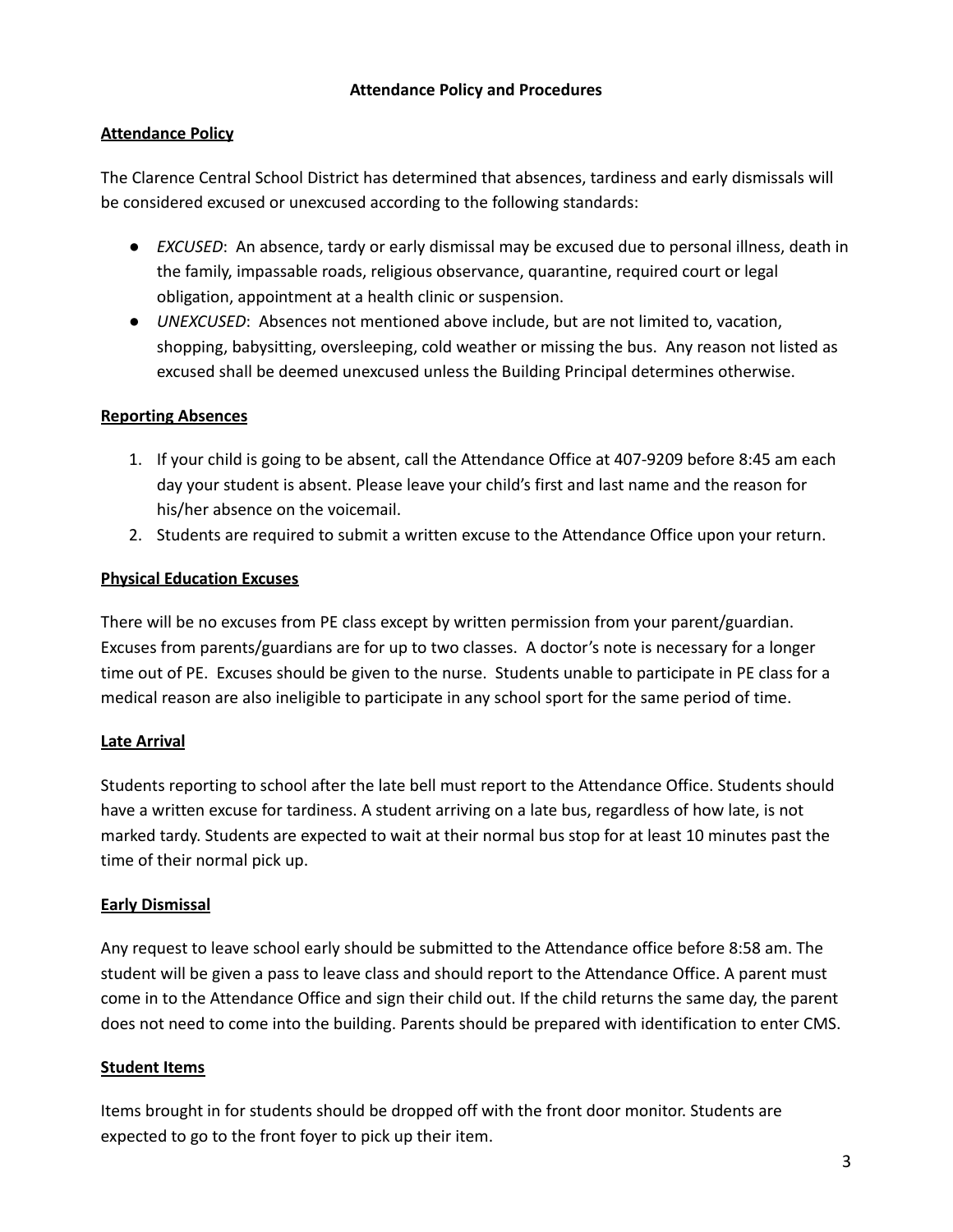## **House Office and Guidance Services**

## **Homework Requests**

After **two days** of absence, parents may call their student's house office by 10:00 am to request homework. In most cases, work will be accessible on Schoology and students can keep up with missed work there by checking current folders, the calendar, and teacher agendas.

# **Guidance Information**

Your guidance counselor's job is to help you get the most out of your years in middle school. If at any time during the school year you have a problem or question, you are invited to see your counselor. You may see your counselor before or after school or during your study hall. In case of an emergency, ask your teacher to see your counselor. You and your parent/guardian are invited to confer with your counselor at any time about any personal concerns, your school experiences, abilities, interests or your future plans. Parents should call their student's house office or email the counselor to schedule an appointment. Please see the phone directory in this handbook for guidance counselor contact information.

## **Student Lockers**

Each student is assigned a hall locker for the storage of personal belongings and a gym locker for the storage of gym clothes. Lockers are not to be shared. Students are responsible for keeping their lockers and locker doors clean and free of decals. Your locker should be kept locked at all times. Do not reveal your combination to another student. If you have difficulty closing or locking your locker, please report it to your house office so the problem can be corrected. Under no circumstance should you kick the locker or force it closed. Students must provide their own lock. We strongly urge all students to purchase a school lock.

#### **Lost and Found**

There is a lost and found in the Attendance Office and in each House Office. Students are encouraged to label their belongings and check the lost and found for misplaced items.

#### **Student Illness During School**

Please let your teacher know if you need to see the nurse. It is not appropriate to come to the Health Office between classes without permission from your next period teacher. The nurse will assess you and determine if she will call your parent/guardian to say that you may be taken home. *Students are not to call or text home because of illness. This is the responsibility of the nurse.*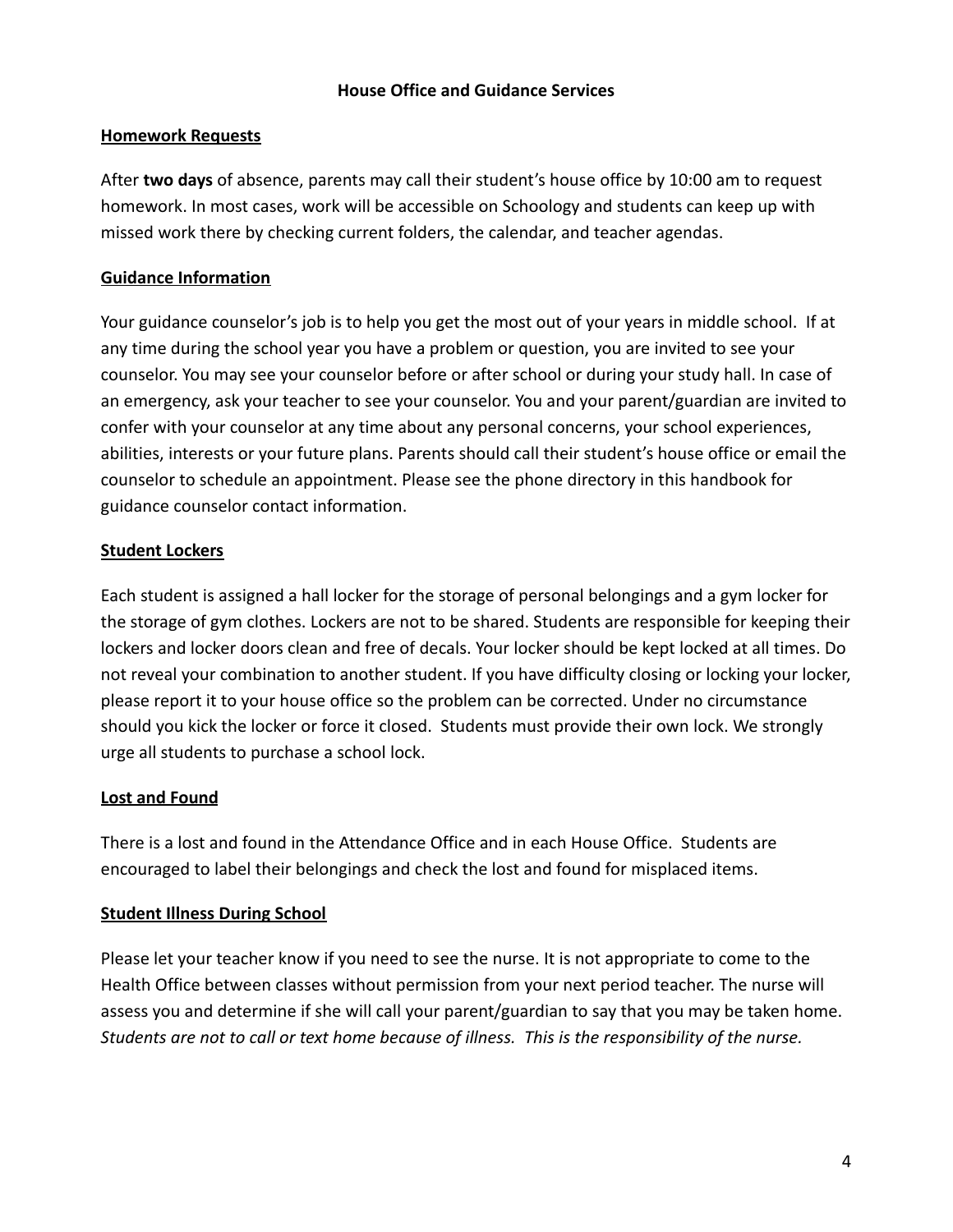## **Grading Information and Portal Access**

# **Report Cards**

Report cards are posted to Parent Portal approximately one week after the end of each quarter. Students with an average of 95-100 qualify for High Honor Roll; students with an average between 90-94.9 qualify for Honor Roll; and students with an average between 85-89.9 qualify for Merit Roll. Passing is 65 and above. Marking periods end on November 12, January 28, April 8, and June 21.

# **What is Parent Portal?**

Parent Portal is a web-based program that shows a student's current grade in each class, their attendance, report cards, and many other things. All parents should have a Parent Portal account. Please contact your student's house office if you do not have an account. All students are also provided their own accounts through Homeroom and should be encouraged to regularly check their own grades.

|                  | <b>61H</b>      | 7TH              |                 | $8$ TH           |                 |
|------------------|-----------------|------------------|-----------------|------------------|-----------------|
| PER <sub>1</sub> | $8:58 - 9:41$   | PER <sub>1</sub> | $8:58 - 9:41$   | PER <sub>1</sub> | $8:58 - 9:41$   |
| <b>HR</b>        | $9:44 - 9:54$   | <b>HR</b>        | $9:44 - 9:54$   | <b>HR</b>        | $9:44 - 9:54$   |
| PER <sub>2</sub> | $9:57 - 10:38$  | PER <sub>2</sub> | $9:57 - 10:38$  | PER <sub>2</sub> | $9:57 - 10:38$  |
| PER <sub>3</sub> | $10:41 - 11:22$ | PER <sub>3</sub> | $10:41 - 11:22$ | PER <sub>3</sub> | $10:41 - 11:22$ |
| <b>LUNCH</b>     | $11:25 - 11:55$ | PER <sub>4</sub> | $11:25 - 12:06$ | PER <sub>4</sub> | $11:25 - 12:06$ |
| PER <sub>4</sub> | $11:58 - 12:39$ | <b>LUNCH</b>     | $12:09 - 12:39$ | PER <sub>5</sub> | $12:09 - 12:50$ |
| PER <sub>5</sub> | $12:42 - 1:23$  | PER <sub>5</sub> | $12:42 - 1:23$  | <b>LUNCH</b>     | $12:53 - 1:23$  |
| PER <sub>6</sub> | $1:26 - 2:07$   | PER <sub>6</sub> | $1:26 - 2:07$   | PER <sub>6</sub> | $1:26 - 2:07$   |
| PER <sub>7</sub> | $2:10 - 2:51$   | PER <sub>7</sub> | $2:10 - 2:51$   | PER <sub>7</sub> | $2:10 - 2:51$   |
| PER <sub>8</sub> | $2:54 - 3:35$   | PER <sub>8</sub> | $2:54 - 3:35$   | PER <sub>8</sub> | $2:54 - 3:35$   |

#### **CLARENCE MIDDLE SCHOOL DAILY TIME SCHEDULE**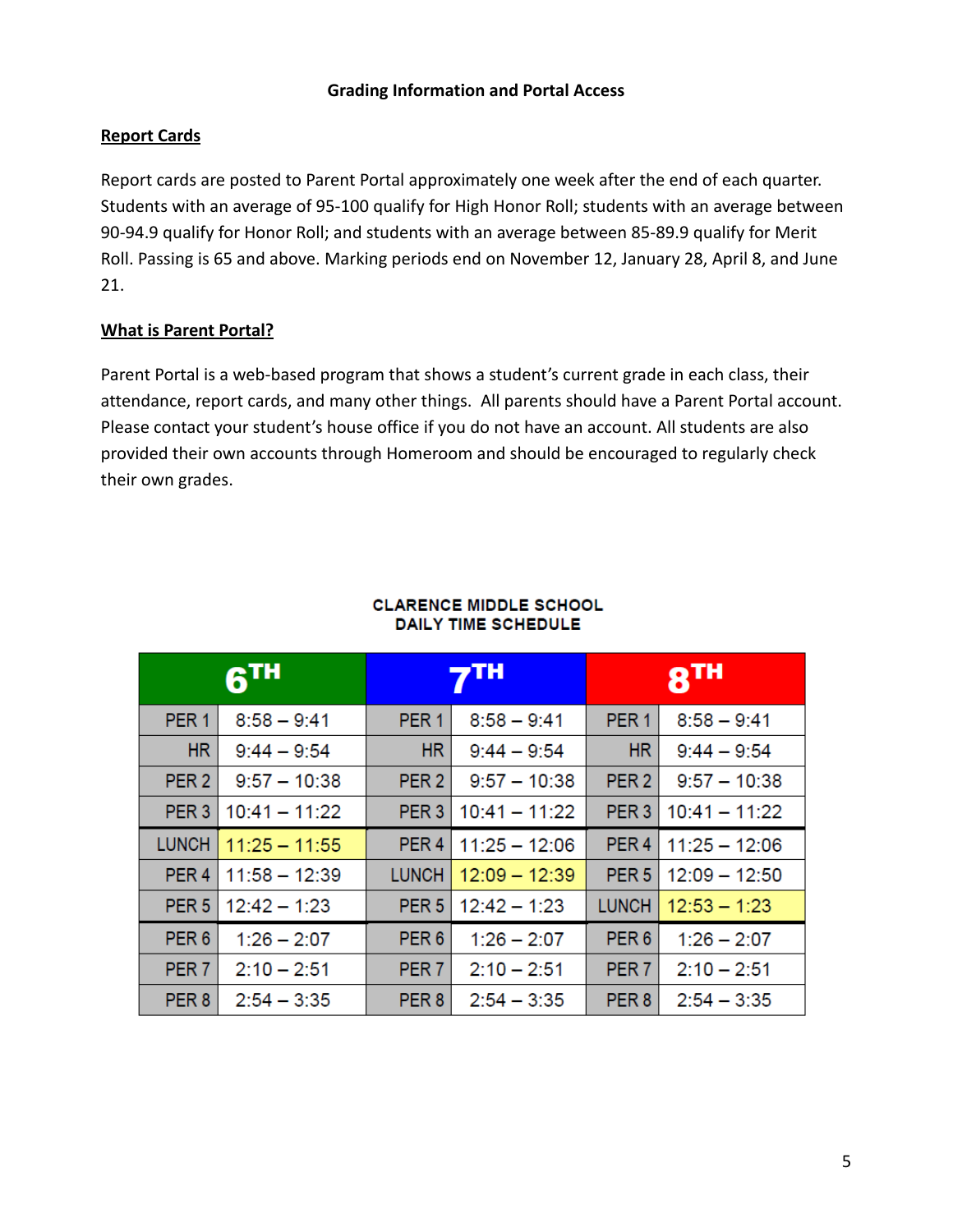# **Academic Support**

# **The Treehouse**

This year, we are excited to bring back our Learning Center under a new name….The Treehouse! The Treehouse is located in room #709 and run by Mrs. Zoeller. This is a place students can come to for academic and social-emotional support. Tutoring will also be provided based on teacher availability. Please see your counselor's Schoology page for the tutor schedule and updates on The Treehouse offerings.

# **The Library**

The Library Media Center is a pleasant place in which to do independent reading or research. Students may use the LMC during a study hall with a pass from their teacher. Due to space limitations, homework that does not require the use of library resources should be done in study hall. While in the LMC, students are expected to be productive, respectful of others and to use the library materials appropriately. The LMC has a variety of materials that can be loaned for a period of two weeks. Our School Librarian is Mrs. Bork. She is available to assist students and staff with the use of library resources.

# **Homeroom Programming**

Students will be assigned to a homeroom with a teacher of record. CMS homeroom program is designed to foster student organizational and leadership skills while building our school community. Students will participate in various activities such as goal setting, checking parent portal, school-wide "drop everything and read," and Leader in Me lessons. Homeroom time will also be utilized to enjoy our CMS Newscast.

# **Success Lunch**

Success Lunch is a time for students to be productive during lunch. Each grade level runs Success Lunch differently based on teacher availability and student needs. See your counselor's Schoology group or House Office for your grade level's Success Lunch schedule.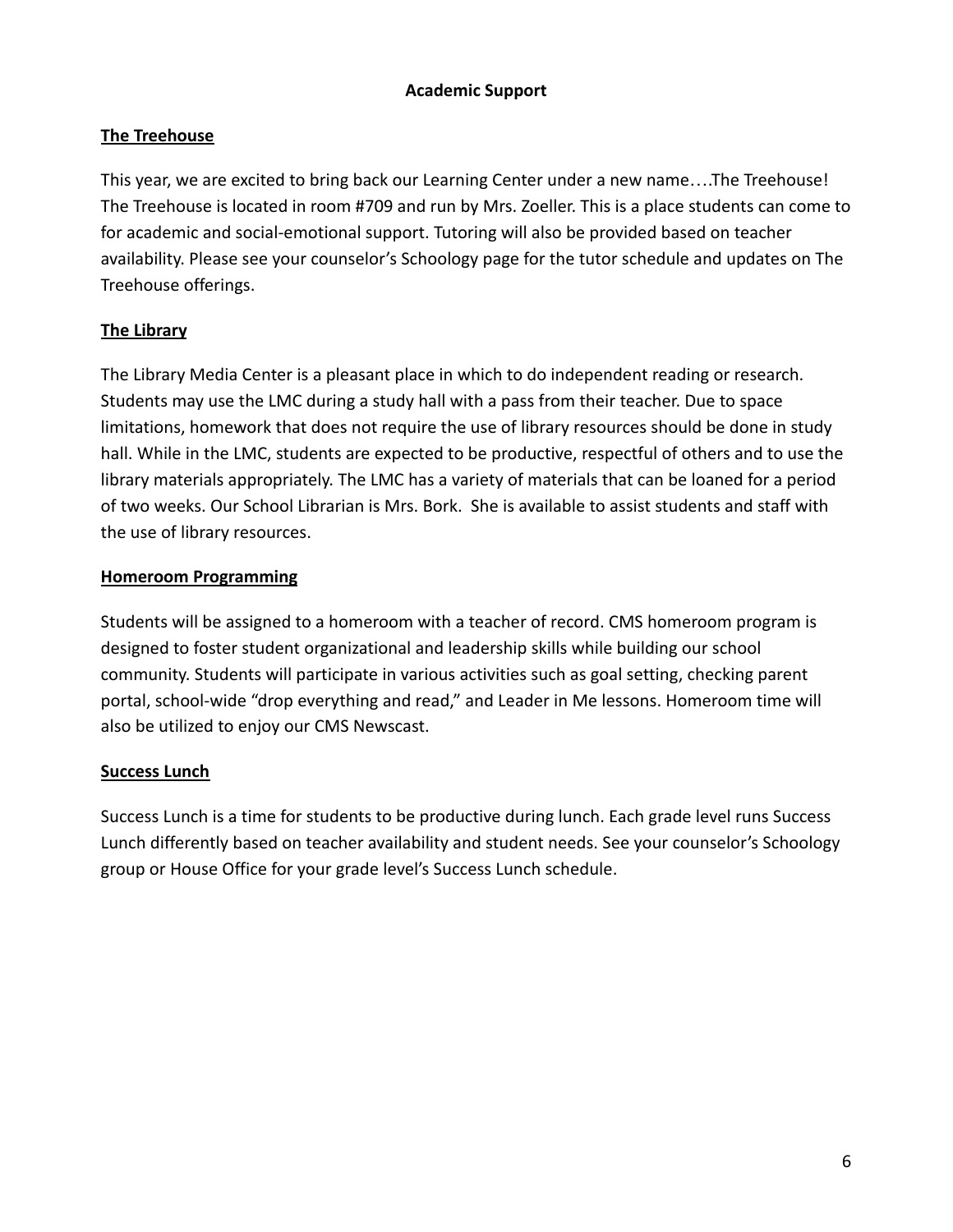# **Extracurricular Activities**

# **Student Council**

The Middle School Student Council helps to make your school a better place. The officers, representatives and alternates are elected at the beginning of each school year. These students assist with the planning of dances, social events and fundraising campaigns. They are often called upon to serve as guides for guests and visitors and to represent the student body in after-school functions. During Student Council meetings, grade level problems are discussed, and improvements are suggested for the welfare of you and your school. Please see Mrs. Frankowski (Room #702) or Mrs. Wells (Room #717) for more information.

# **Clubs**

Students are encouraged to try out new interests during their middle school years. Please listen to school announcements for club and intramural information. You can also find information about clubs on our school website (under "Building Information"  $\rightarrow$  ["Clubs"](https://www.clarenceschools.org/domain/908)) and contact the advisor(s) directly.

# **Athletics**

Students should see the district [athletics website](https://www.clarenceschools.org/domain/948) for sports information. Physicals must be current to participate in athletics. Students also need to register for sports through Parent Portal. All athletes should report to designated practice areas in a prompt manner. Students may not roam the building before or after school hours. Additionally, students should not cross parking lots nor bus loops to arrive at practice until traffic and busses have disbursed.

# **School Issued Chromebooks**

Each CMS student is provided a school owned Chromebook to use during the school year. It is the responsibility of the student to take good care of his or her device and charger, as well as ensuring that it is charged and ready each day.

Students and families should refer to the acceptable use policy on the district website. Student digital citizenship is subject to this policy. Students agree to the policy each time they log onto their devices. Students are also responsible for checking for updates on their guidance counselor's Schoology page.

If a student device malfunctions, students should report issues to their classroom teacher and swap out the school issued device for a school issued loaner device. Students will be directed to a specified location to receive a loaner device. At no time should a student have two devices.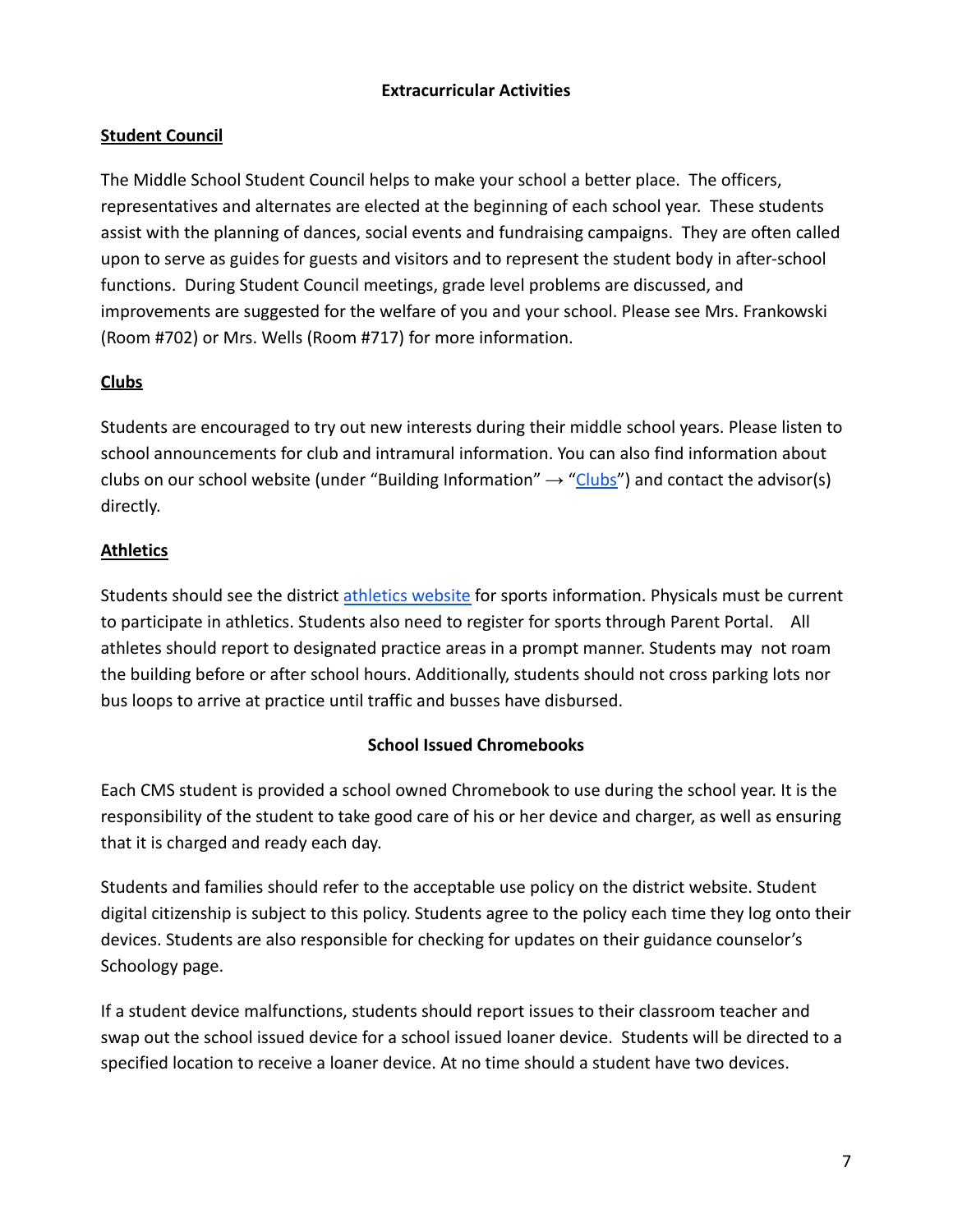# **Transportation and Drop-Off/Pick-Up Expectations**

# **Bus Expectations**

Students are expected to behave in a responsible manner and follow the directions of the bus driver. Students who demonstrate inappropriate behavior may have their bus riding privileges suspended. Students are expected to adhere to the following bus rules:

- 1. Students should be at their bus stop 10 minutes before their scheduled pick-up time and should wait for 10 minutes after the scheduled pick-up time in the event the bus is late.
- 2. Students should watch for the approach of the bus and be at the bus stop ready to board the bus immediately when it stops.
- 3. Students are not allowed to move about or change seats, etc. while the bus is in motion.
- 4. Objects are never to be thrown. Nothing, including objects or body parts, is to go outside of the bus window.
- 5. A student will be picked up and discharged only at their regularly scheduled point unless he/she has a written note approved by the Transportation Dept. or their house office. Bus notes should be submitted to their house office for approval by homeroom.
- 6. Students should pass 10 feet in front of the bus when crossing the road and wait for the bus driver to give them the signal that it is safe to cross.
- 7. Students who carry band instruments must place them in a safe and convenient manner, not blocking aisles or the driver's view.
- 8. Students may not eat or drink anything on the bus. Glass containers of any type are not allowed on the bus.
- 9. Students who walk or ride their bike to school must have a note signed by their parent/guardian on file in their house office.

# **Early Drop-Off**

First period begins at 8:58 am. Students can enter the building using the Auditorium entrance only beginning at 8:00 am and they must report to the Auditorium. At 8:35 am, students are released from the Auditorium. The school day ends at 3:35 pm. Students should be picked up by 4:00 pm if they are not riding a bus home or participating in a supervised after school activity.

# **Parent Drop-Off and Pick-Up**

Parents who choose to drop off or pick up their child from school are asked to abide by New York State traffic laws with respect to stop signs, crosswalks and school buses. Please comply with the requests of school employees assigned to traffic control in the parking lots. Use patience and care at drop-off and pick-up times to ensure the safety of our students and staff. Cars are restricted from the back bus loop.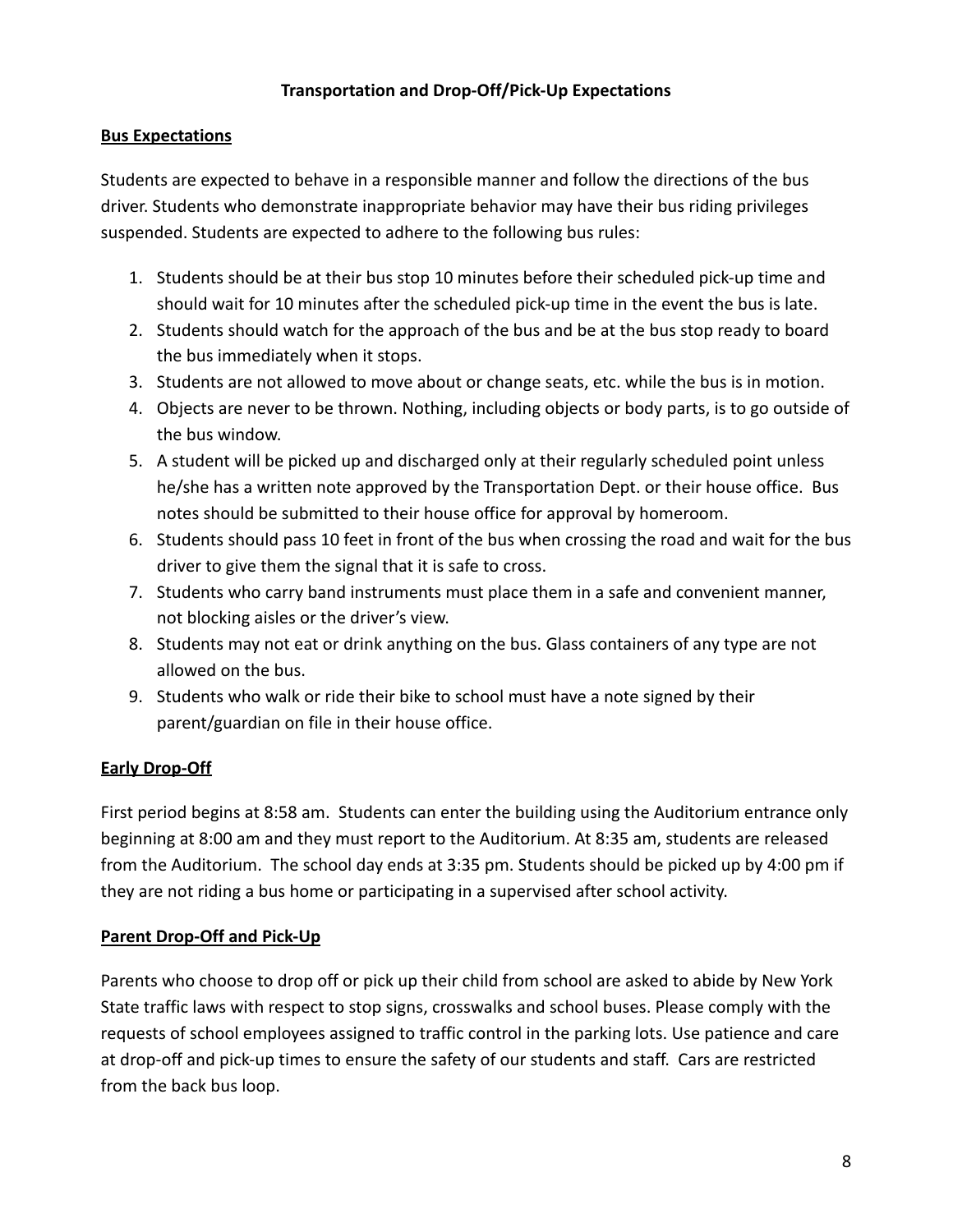# **Fire and Lock-Down Drills**

Fire drills and lock-down drills are an important safety measure and are required by law. They are held to prepare you to keep safe in the event of an actual emergency. Your full cooperation is needed in making the drills as effective as possible. This can be accomplished only when everyone follows proper procedures.

# *When the fire alarm rings*:

- 1. At all times, pay attention to adult directions.
- 2. Await the signal from your teacher to proceed.
- 3. Walk orderly and quietly toward your designated exit.
- 4. Student use of cell phones during an emergency evacuation is prohibited, unless otherwise directed by a faculty or staff member.

# *When a lock-down is announced*:

- 1. At all times, pay attention to adult directions.
- 2. Move to the designated location in the room and be silent.
- 3. Stay in lock-down until an officer or district representative announces a hold-in-place.
- 4. Student use of cell phones is strictly prohibited.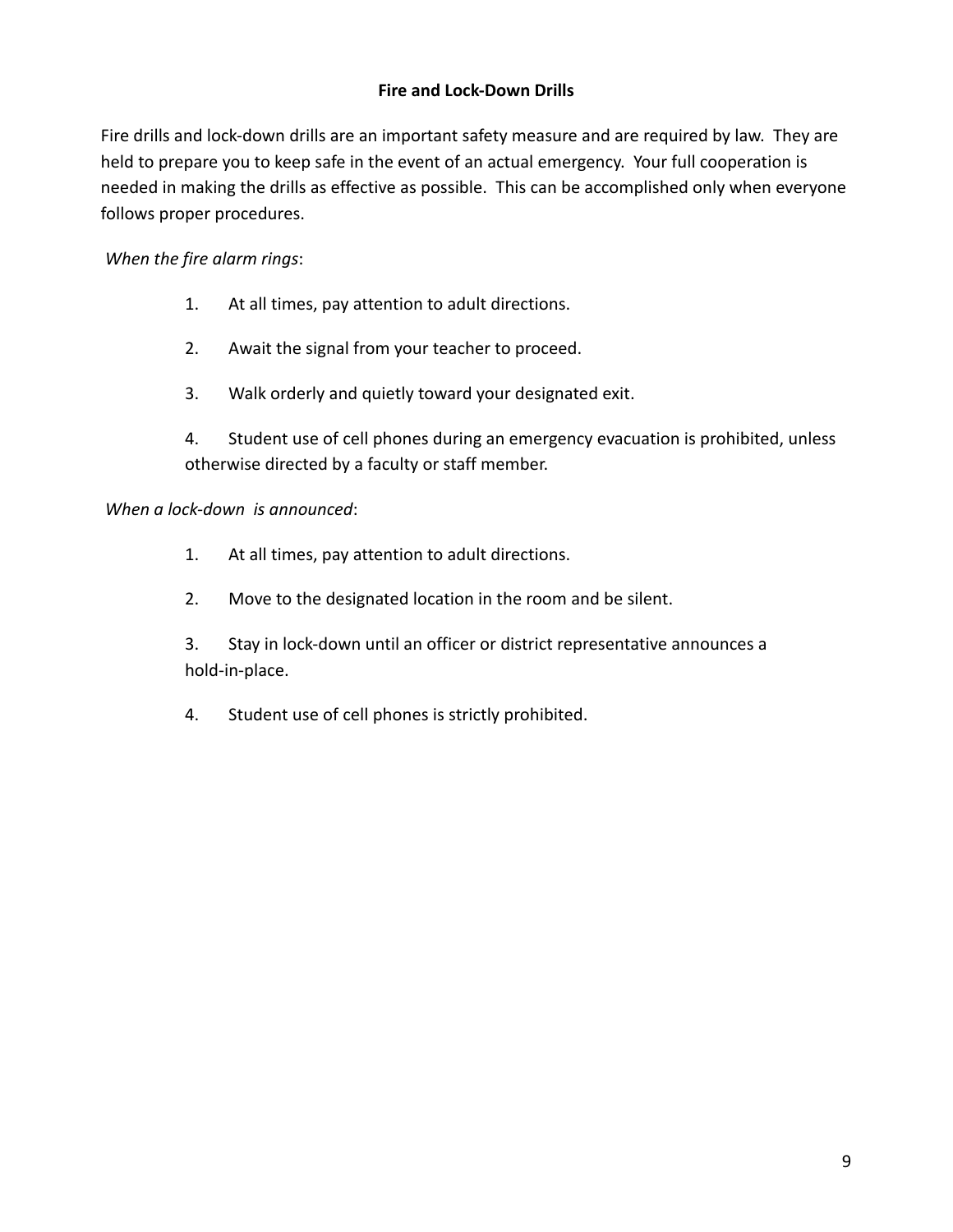## **Electronic Devices and Personal Property**

Clarence Middle School does not allow students to use cell phones or other personal electronic devices during the school day. Telecommunication devices shall include, but are not limited to, cellular telephones, smart watches, iPods, laser pointer, earbuds, and tablets. Earbuds should only be worn in classrooms, not hallways, and only when directed by a teacher. The use of electronic devices to promote or engage in any form of academic misconduct is strictly prohibited. Additional restrictions and procedures regarding telecommunication devices may be developed and implemented by the building principal. Students who have their electronic device taken during the day will receive the following progressive discipline:

- First offense-device sent to office where student may retrieve at dismissal;
- Second offense-student conference with house principal;
- Third and subsequent offense-parent/guardian must pick up the device from the house office after dismissal.

The sale, use or possession of obscene material including, but not limited to, digital images and video is prohibited. While students are permitted to possess electronic devices during the school day, they are prohibited from using them in any manner which invades the privacy of students, employees, volunteers or visitors. This includes, but is not limited to, taking unauthorized photos of others and/or social media postings. The use of electronics for cyberbullying, regardless of where the offense occurs, is prohibited. Cyberbullying is the use of electronic information or communication devices including, but not limited to, cellular telephone communications, digital images, social networks, email, texts, blogs, internet postings and websites that deliberately or recklessly threaten, harass or intimidate an individual or group of individuals, or that places an individual in reasonable fear of harm or damage to property, or that causes or threatens to cause a disruption to the orderly operation of the school and the educational process. Violations of the District Acceptable Use Policy for Technology include the inappropriate use of devices with photographic or messaging capability for the purposes of all of the above.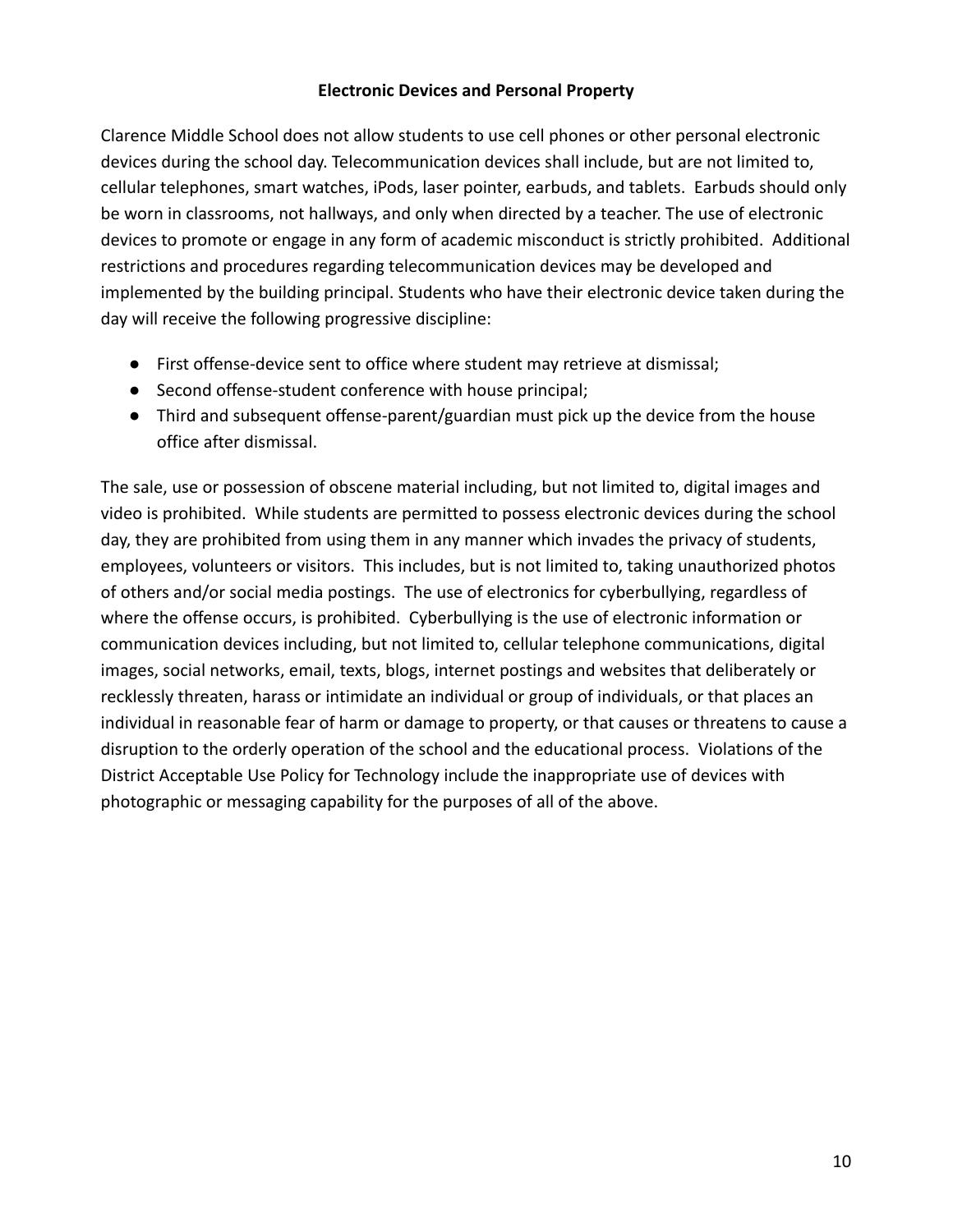# **District Dress Code**

All students are expected to give proper attention to personal cleanliness and to dress appropriately for school and school functions. Students and their parents have the primary responsibility for acceptable student dress and appearance. Teachers and all other district personnel should exemplify and reinforce acceptable student dress and help students develop an understanding of appropriate appearance in the school setting.

A student's dress, grooming, and appearance, including hair style/color, jewelry, make-up, and nails, shall:

- 1. Be safe, appropriate and not disrupt or interfere with the educational process.
- 2. Recognize that extremely brief garments such as short skirts and shorts, tube tops, net tops, halter tops, spaghetti straps, plunging necklines (front and/or back), and see-through garments may not be appropriate.
- 3. Ensure that underwear is completely covered with outer clothing.
- 4. Include footwear at all times. Footwear that is a safety hazard will not be allowed.
- 5. Not include the wearing of hats or headwear in the classroom except for a medical or religious purpose.
- 6. Not include items that are vulgar, obscene, libelous, or denigrate others on account of race, color, religion, creed, national origin, gender, sexual orientation, or disability.
- 7. Not promote and/or endorse the use of alcohol, tobacco, or illegal drugs and/or encourage other illegal or violent activities.

Each building principal or designee shall be responsible for informing all students and their parents of the student dress code at the beginning of the school year and any revisions to the dress code made during the school year.

Students who violate the student dress code shall be required to modify their appearance by covering or removing the offending item and, if necessary or practical, replacing it with an acceptable item. Any student who refuses to do so shall be subject to discipline up to and including in-school suspension for the day. Any student who repeatedly fails to comply with the dress code shall be subject to further discipline up to and including out- of-school suspension.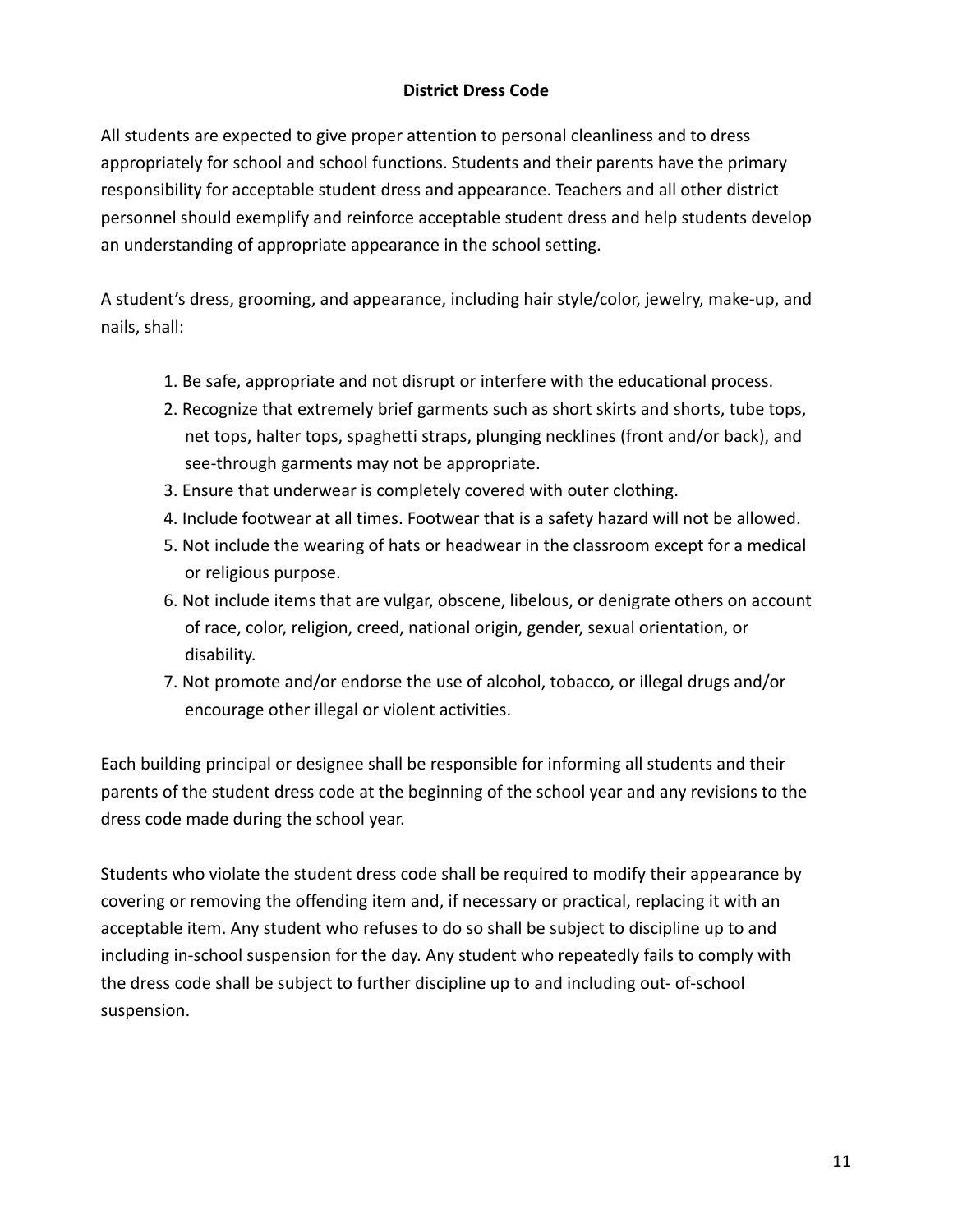# **Discipline**

Our objective is to make discipline as fair and impartial as possible. Generally, the levels of disciplinary action will be progressive and may include oral warnings, written/phone notifications to parents/guardians, lunch detention, after-school detention, restriction of privileges (i.e.: suspension from athletic participation, transportation or social/extracurricular activities), FOCUS (in-school suspension) or out-of-school suspension. We will do our utmost to maintain clear and concise communication with parents should any of these steps become necessary. If a student's conduct is related to a disability, the procedures in Section X of the Code of Conduct must be followed.

The Board of Education expects all students to conduct themselves in an appropriate and civil manner, and to show proper regard and respect for the rights and welfare of others including students, district personnel and members of the school community. The BOE also expects proper care of school facilities and equipment.

The best discipline is self-imposed. Students must learn to assume and accept responsibility for their own behavior, as well as the consequences of their misbehavior. District personnel who interact with students are expected to use disciplinary action when necessary and to place emphasis on the student's ability to grow in self-discipline.

The BOE recognizes the need to make its expectations for student conduct specific and clear. These rules of conduct are intended to do that; they focus on safety and respect for the rights and property of others. Students who do not accept responsibility for their own behavior and violate these school rules will be required to accept the penalties for their conduct.

Students may be subject to disciplinary action, up to and including suspension from school, when they:

- 1. **Engage in conduct that is disorderly.** Running in hallways, making unreasonable noises, using language or gestures that are profane, lewd, vulgar or abusive, obstructing vehicular or pedestrian traffic, engaging in any willful act that disrupts the normal operation of the school, trespassing (students are not permitted in any school building, other than the one they regularly attend, without permission from the administrator in charge of that building), misusing computer/electronic communications, including any unauthorized use of computers, software or internet/intranet accounts, accessing inappropriate websites, or any other violation of the district's acceptable use policy.
- 2. **Engage in conduct that is insubordinate**. Failing to comply with the reasonable directions of teachers, school administrators or other school employees in charge of students or otherwise demonstrating disrespect, being excessively tardy or absent, leaving school without permission, skipping detention.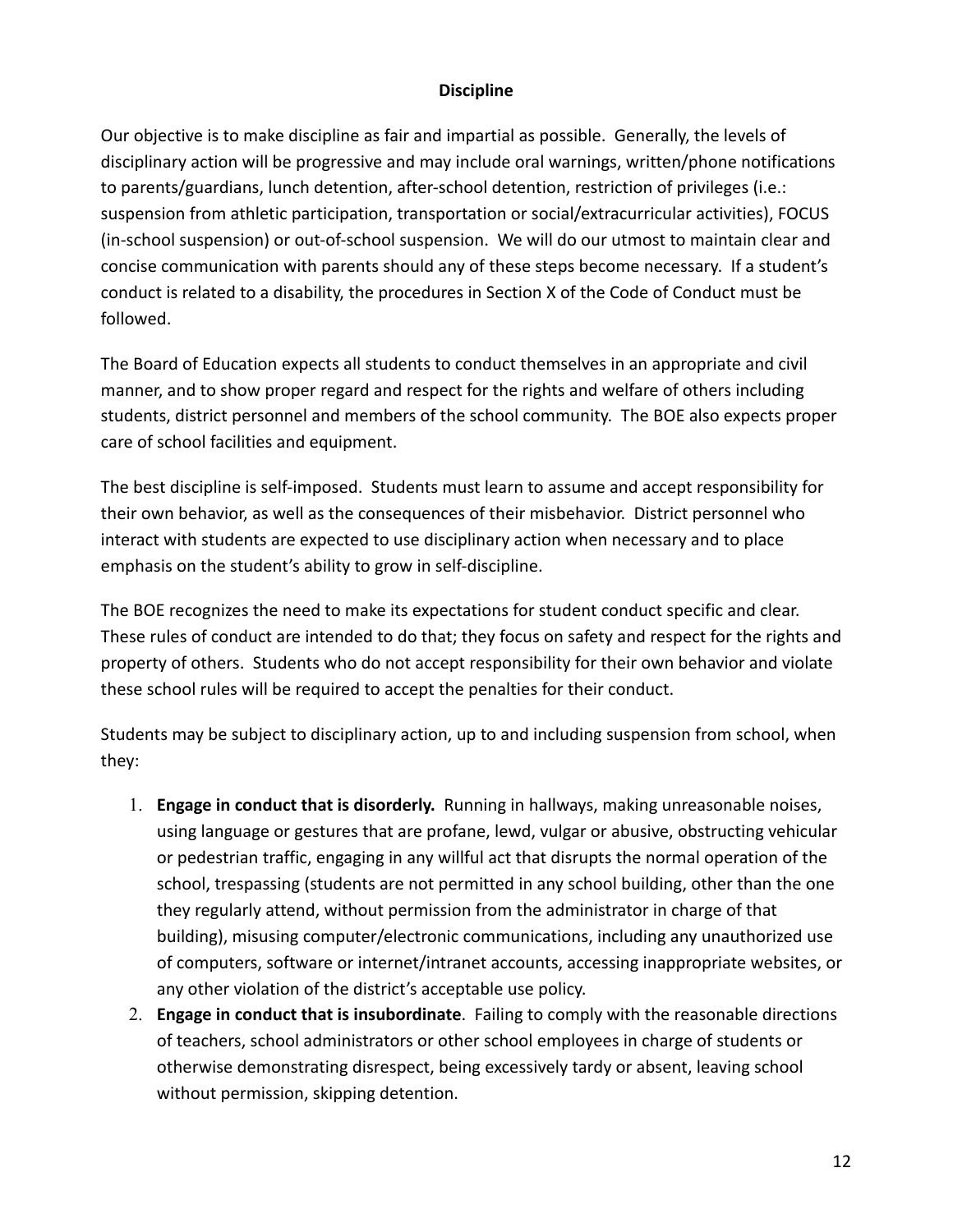- 3. **Engage in conduct that is disruptive**. Failing to comply with the reasonable directions of teachers, school administrators or other school employees in charge of students.
- 4. **Engage in conduct that is violent**. Committing or attempting to commit an act of violence, such as hitting, kicking, punching or scratching any person lawfully on school property, possessing a weapon (authorized law enforcement officials are the only persons permitted to have a weapon in their possession while on school property or at a school function), displaying what appears to be a weapon, threatening to use a weapon, intentionally damaging or destroying the personal property of other students, teachers, administrators, other district employees or any person lawfully on school property, intentionally damaging or destroying school property.
- 5. **Engage in any conduct that endangers the safety, morals, health or welfare of others**. Lying to school personnel, stealing the property of other students, school personnel or any other person lawfully on school property or attending a school function, defaming others (this includes making false or unprivileged statements or representations about an individual or identifiable group of individuals that harm the reputation of the person or the identifiable group by demeaning them), discrimination (this includes the use of race, color, creed, national origin, religion, gender, sexual orientation or disability as a basis for treating another in a negative manner), harassment (this includes a sufficiently severe action or persistent, pervasive pattern of actions of statements directed at an identifiable individual or group which a reasonable person would perceive as ridiculing or demeaning), intimidation (this includes engaging in actions or statements that put an individual in fear of bodily harm), hazing (this includes any intention or reckless act directed against another for the purpose of initiation into, affiliating with or maintaining membership in any school sponsored activity, organization, club or team), selling, using or possession of obscene material, using vulgar or abusive language, swearing, smoking or using tobacco products or electronic cigarettes, possessing, consuming, selling, distributing or exchanging alcoholic beverages or illegal substances, or being under the influence of either. "Illegal substances" include, but are not limited to, inhalants, marijuana, synthetic marijuana, cocaine, LSD, PCP, amphetamines, heroin, steroids, look-alike drugs and any substance commonly referred to as "designer drugs", inappropriately using or sharing prescription or over-the-counter drugs or medications, gambling, exposing parts of the body that are considered private in a manner that could be interpreted as lewd or indecent, inappropriate displays of affection, initiating a report warning of fire or other catastrophe without valid cause, misuse of 911 or discharging a fire extinguisher.
- 6. **Engage in misconduct while on the school bus**. Students are required to conduct themselves on a bus in a manner consistent with established standards. Excessive noise, or actions like pushing, shoving or fighting will not be tolerated.
- 7. **Engage in any form of academic misconduct**. Plagiarism, cheating, copying, altering records, violating copyright laws, violating intellectual property rights or assisting another student in any of the above actions. The use of electronic devices to promote or engage in any form of academic misconduct is strictly prohibited.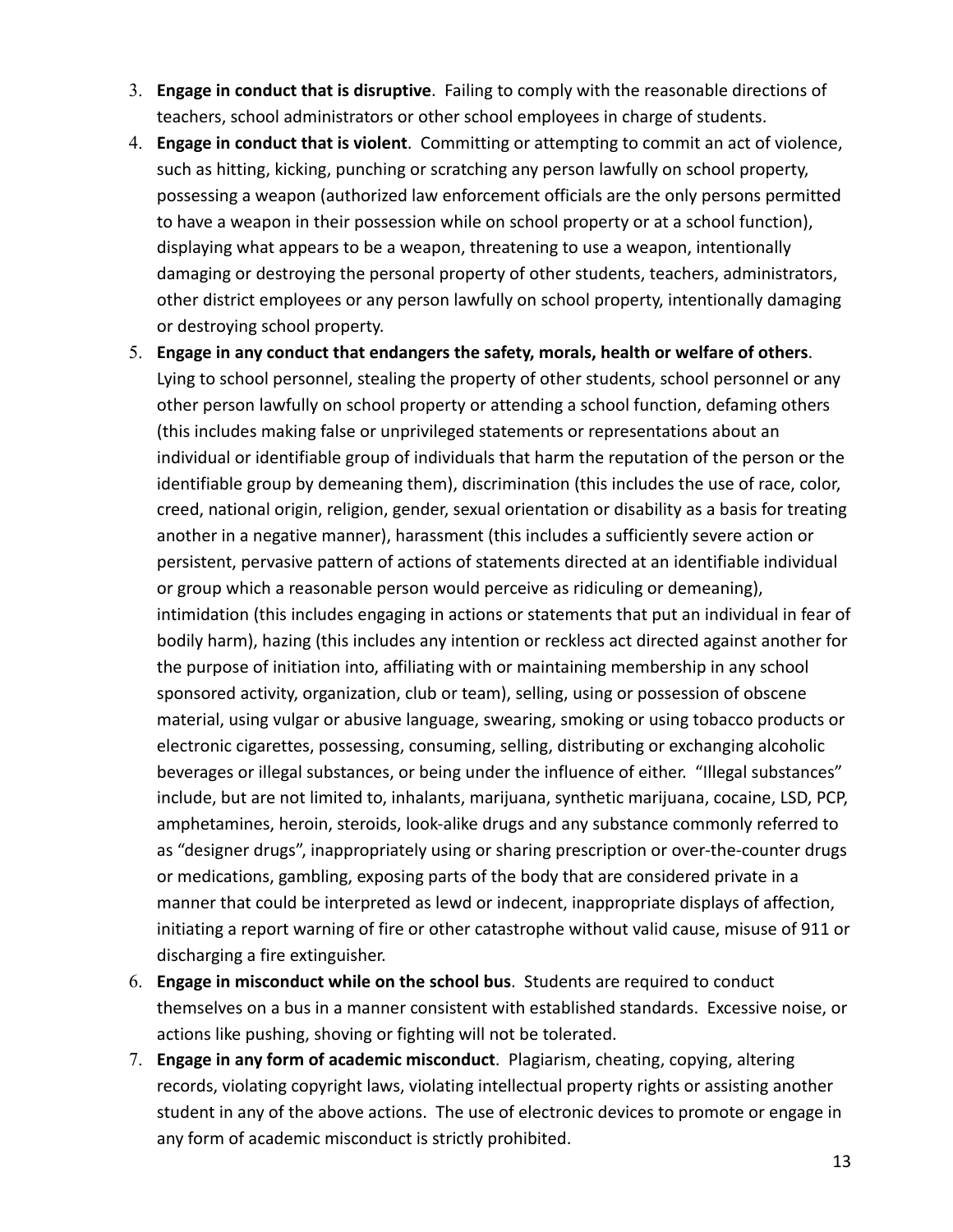Discipline is most effective when it deals directly with the problem at the time and place it occurs, and in a way that students view as fair and impartial. Disciplinary action, when necessary, will be firm, fair and consistent so as to be the most effective in changing student behavior. In determining the appropriate action, school personnel authorized to impose disciplinary penalties will consider the following: student age, the nature of the offense and circumstances that led to the offense, the student's prior disciplinary record, the effectiveness of other forms of discipline, information from parents, teachers and/or others, as appropriate.

Students who are found to have violated the District's [Code of Conduct](https://www.clarenceschools.org/domain/23) may be subjected to the following penalties, either alone or in combination. The school personnel identified after each penalty are authorized to impose that penalty, consistent with the student's right to due process: **oral warning** (any member of district staff, coaches), **written warning** (any member of district staff, coaches), **written notification to parent** (any member of district staff, coaches), **detention** (administrators, superintendent), **suspension from transportation** (director of transportation, administrators, superintendent), **suspension from athletic participation** (coaches, administrators, superintendent), **suspension from social or extracurricular activities (**activity advisor, administrators, superintendent), **suspension of other privileges** (administrators, superintendent), in-school-suspension (administrators, superintendent), **removal from classroom** (teachers, administrators), **short-term (5 days or less) suspension from school** (principal, superintendent, BOE), **long-term (more than 5 days) suspension** (superintendent, BOE), **permanent suspension** (superintendent, BOE).

# **Dignity for All Students Act (DASA)**

In reference to the [Dignity for All Students Act](https://www.clarenceschools.org/domain/965) (DASA), Clarence Middle School will require and maintain a climate of mutual respect and dignity for all students regardless of actual or perceived race, color, weight, national origin, ethnic group, religion, religious practice, disability, sexual orientation, gender or sex.

Students are encouraged to report any incidents to their guidance counselor or a trusted adult. Reports will be investigated and violations will be addressed as appropriate. The DASA coordinators (Ms. Dreibelbis and Mr. Fox) shall be accessible to students and staff for consultation and guidance as needed to implement this law.

# **Plagiarism**

Plagiarism, intentional or unintentional, is "the unauthorized use or close imitation of the language and thoughts of another author and the representation of them as one's own original work" (Michael Harvey, *The Nuts and Bolts of College Writing*). This includes images and any portion of someone else's published or unpublished work product or intellectual property. Any instance of plagiarism will result in disciplinary action. This may include, but is not limited to, earning a zero on an assignment.